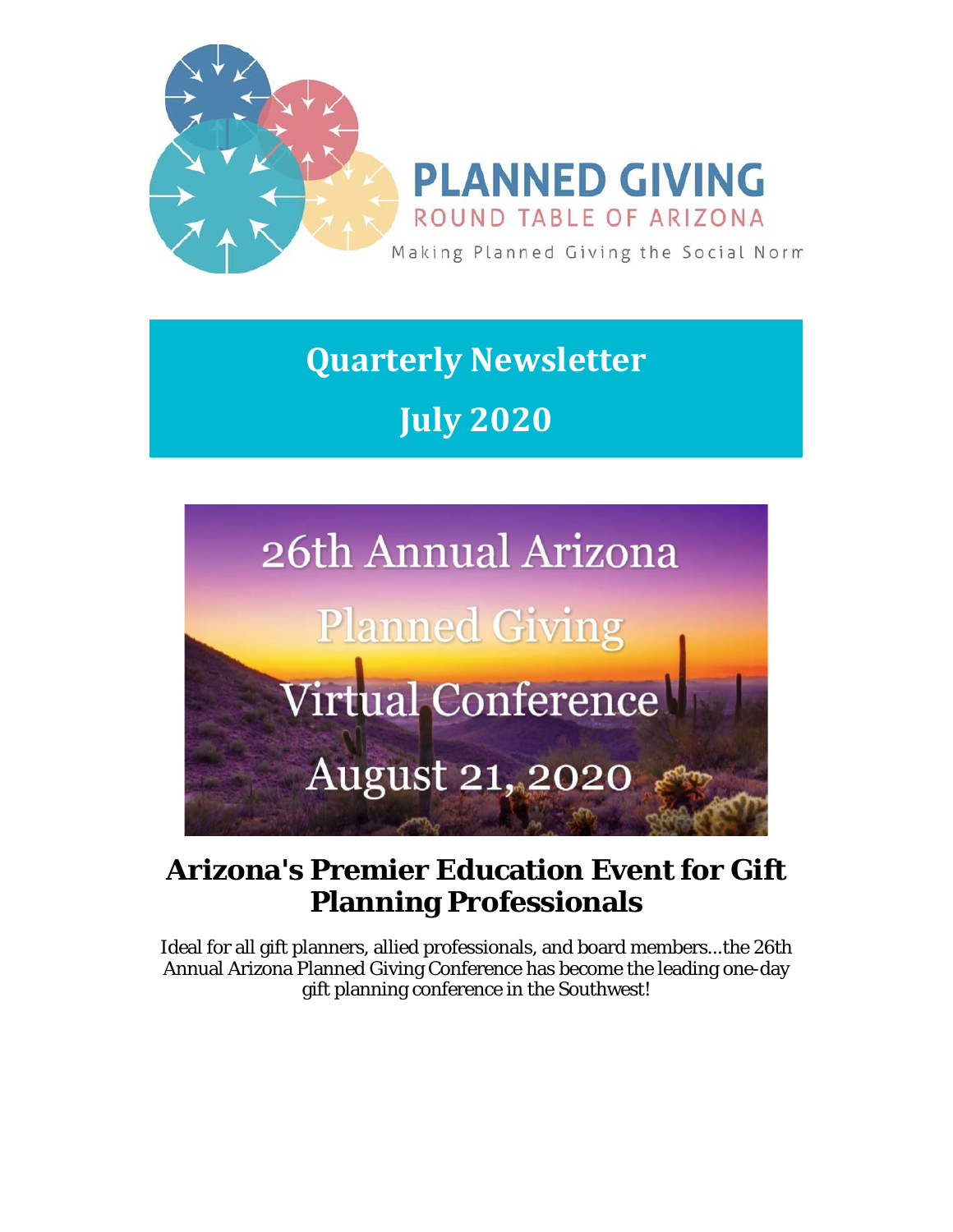**Registration Bundles and Early Bird Registration Now Available through** 

**July 31, 2020**

[Click here to access the](https://pgrtaz.org/page-1848517)  [conference webpage and register](https://pgrtaz.org/page-1848517)  [today!](https://pgrtaz.org/page-1848517) 

**Member \$95/Non Member \$125**

**After July 31, 2020:**

**Member \$115/Non Member \$150**

#### **Huge THANK YOU to our Conference Partner!**



[Click Here to View All Partner Opportunities](https://pgrtaz.org/page-1366449) 

| DAR<br>$\mathcal{A}$<br>⊢<br><b>VI</b> |          |  |    |    |  |   |
|----------------------------------------|----------|--|----|----|--|---|
| Ś                                      | <b>O</b> |  |    |    |  | Ŝ |
|                                        |          |  |    |    |  |   |
|                                        |          |  |    |    |  |   |
|                                        |          |  |    |    |  |   |
|                                        |          |  |    |    |  |   |
|                                        |          |  | 22 | 28 |  |   |
|                                        |          |  |    |    |  |   |

[Full Calendar of Events](https://pgrtaz.org/page-974657)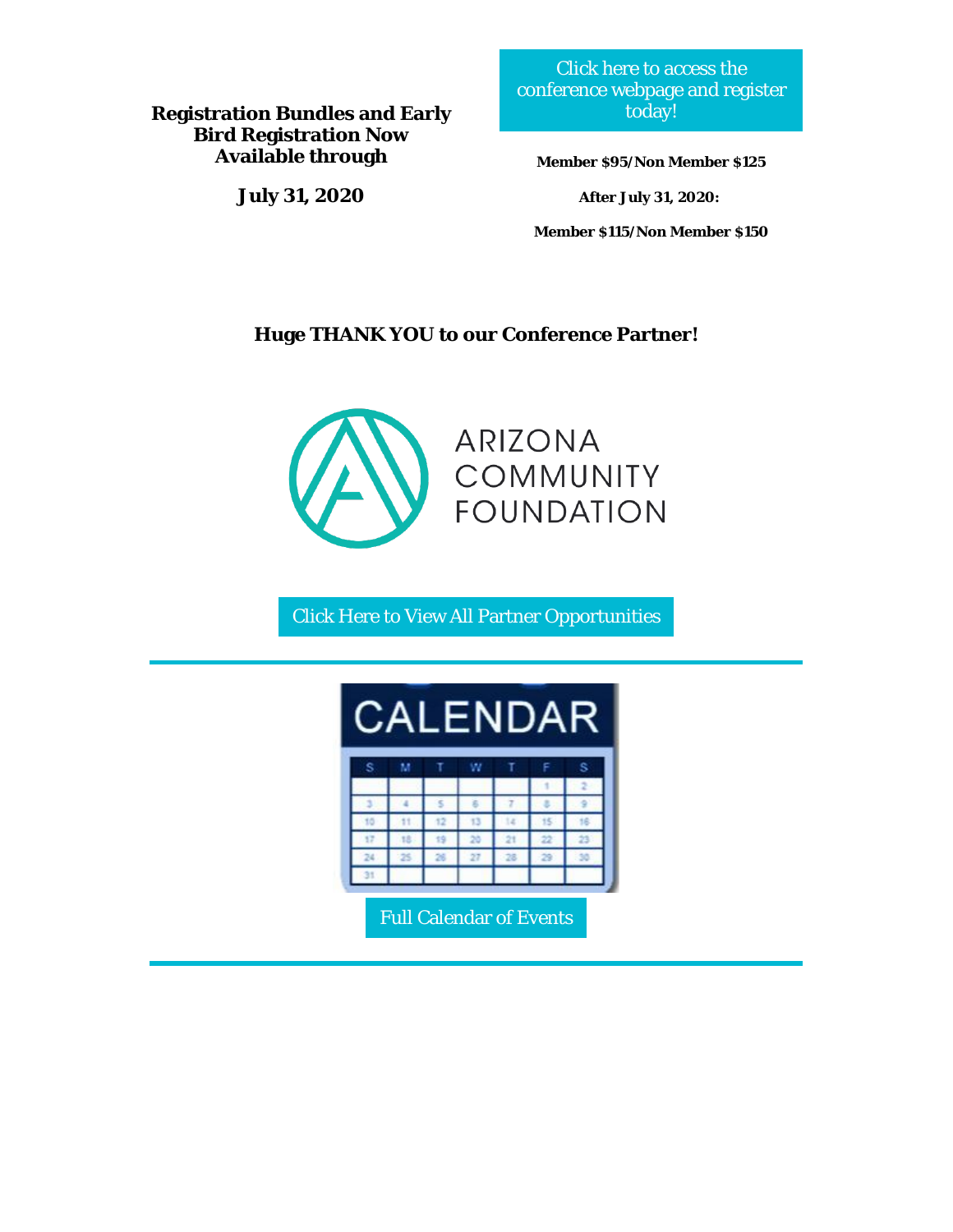

[Click Here for May 19, 2020 Presentation Notes](https://pgrtaz.org/resources/Documents/Member%20Meetings/2019-2020/20200519/PGRTAZ%20Virtual%20Session%20Notes%20-%20May%2019,%202020%2012_06_12.pdf) 

Thank You for Your Support! 2020/2021 Season Program Partners









[Click Here to View All Parnter Opportunities](https://pgrtaz.org/page-1366449)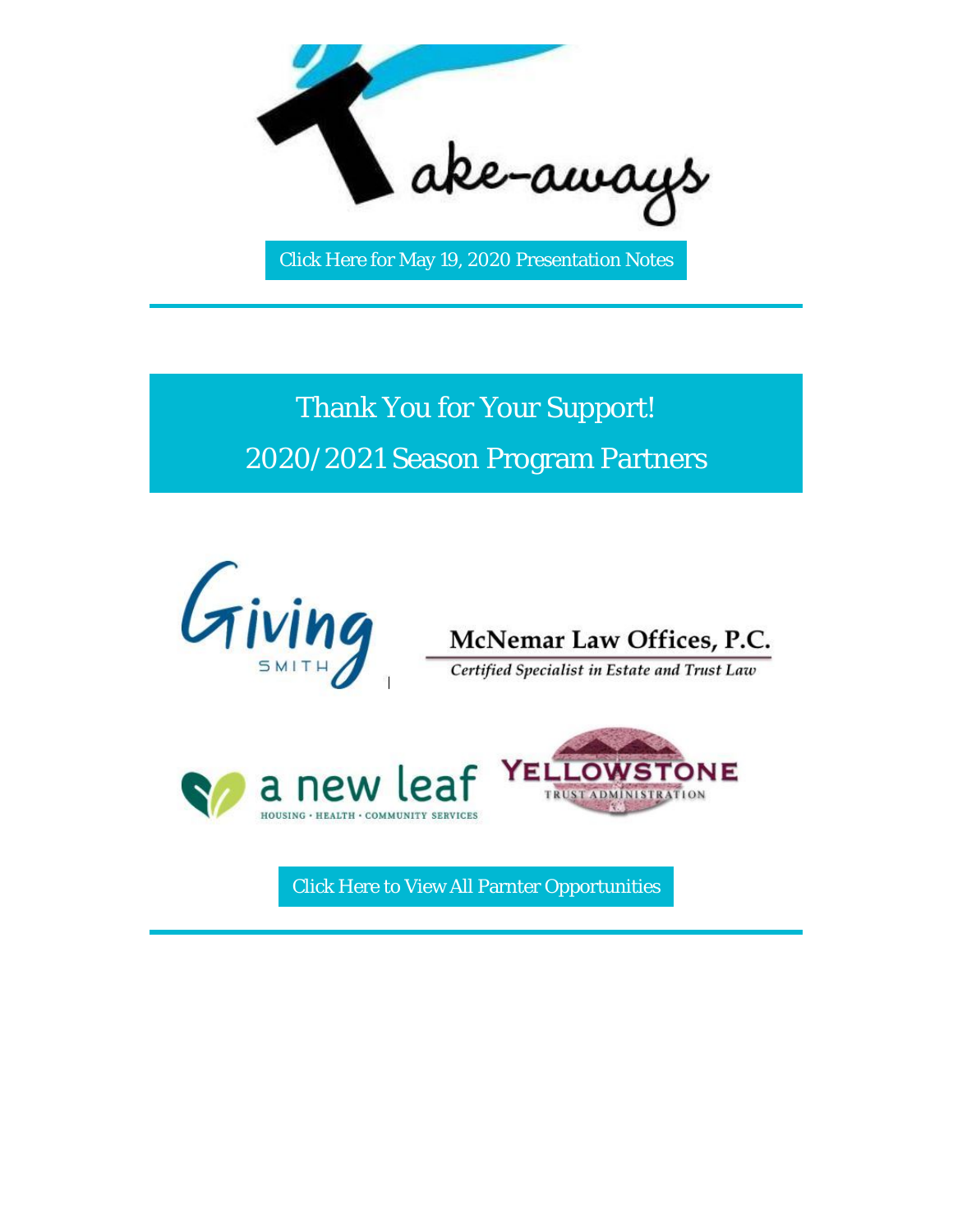



"Charles Dickens said it more than a century ago, but these truly are the best of times; these are the worst of times. As it relates to the Planned Giving Round Table of Arizona, let's talk about the "worst" stuff first."

Judi Smith, CFRE - 2020/2021 PGRTAZ President

[Read the entire message here....](https://pgrtaz.org/resources/Documents/Newsletters/2020%202nd%20Quarter/PresidentMessage.pdf) 



# News &<br>Resources

If you have content/items for helping us build out a tools and tips webpage, please email them to [info@pgrtaz.org.](mailto:info@pgrtaz.org)

Lynn Donahue, Grand Canyon Conservatory

Larissa Grantham, Versant Capital Management

Liz Toth, The Phoenix Zoo

George Nunes, Captacion Fundraising consulting

#### *Congratulations!!*

Pat Elder, CPA, MBA has joined Honorhealth Foundation as Vice President of Planned Giving

Tina Lopez, CFRE has joined Duet as Development Direcort.

[Read the press release here....](https://pgrtaz.org/resources/Documents/Newsletters/2020%202nd%20Quarter/TINA%20LOPEZ%20HIRE.pdf)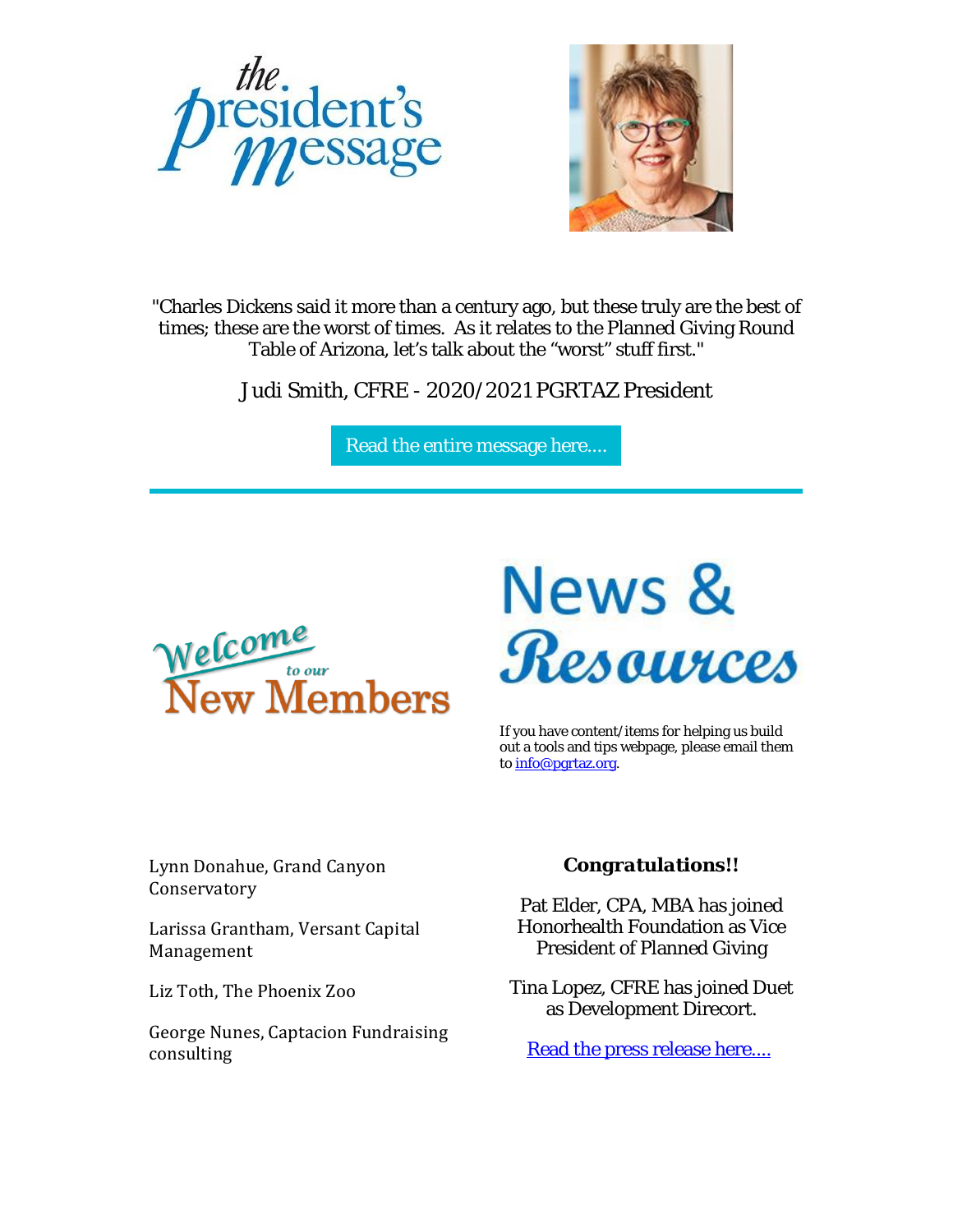Neil Boone, Brighton Jones

Pat Elder, Honor Health Foundation

Barbara Krusko, Arizona's Children Association



PGRTAZ Mission: To Educate, Motivate, and Empower our community to collectively promote and facilitate planned giving.

PGRTAZ Vision: We envision an enriched community where leaving a legacy through planned giving is the social norm.

[Join Online Now!](https://pgrtaz.org/page-985495) 



[List of Recommended Readings](https://pgrtaz.org/resources/Documents/Newsletters/CAP%20Books.pdf) 

## **Member Articles**

*["Charitable Swap"](https://pgrtaz.org/resources/Documents/Newsletters/2020%202nd%20Quarter/C.%20Luy%20-%20Charitable%20Swap%20Article%20-%20June%202020.pdf)* - Christianna Luy, CFRE(R)

*["Best yet, Estate Tax Planning](https://pgrtaz.org/resources/Documents/Newsletters/2020%202nd%20Quarter/CLT%20Article%20for%20NP%20June%202020.pdf)  [with a CLT"](https://pgrtaz.org/resources/Documents/Newsletters/2020%202nd%20Quarter/CLT%20Article%20for%20NP%20June%202020.pdf) -* Tiffany House, CAP(R)

*["It's Time for Empty Pockets"](https://www.johnmoore.com/2020/05/07/its-time-for-empty-pockets) -* John Moore

*["HalfMyDAF"](https://pgrtaz.org/resources/Documents/Newsletters/2020%202nd%20Quarter/halfyourdaf.pdf)* - Alex Daniels

*["Zen and the Art of Coping"](https://pgrtaz.org/resources/Documents/Newsletters/2020%202nd%20Quarter/PGRTAZ%20Zen%20and%20the%20Art%20of%20Coping.pdf) -* Alexandra P. Brovey, JD LLM

[Review Article Disclaimer Here](https://pgrtaz.org/resources/Documents/Newsletters/2020%202nd%20Quarter/Disclaimer.pdf)



#### **Many Hands Make Light Work!**

Please consider joining a committee - You don't have to be a member to get involved.

Email [info@pgrtaz.org](mailto:info@pgrtaz.org) or call the administrative office at [602-409-](https://pgrtaz.org/dialpad:/602-409-8522) [8522](https://pgrtaz.org/dialpad:/602-409-8522) for detailed information on